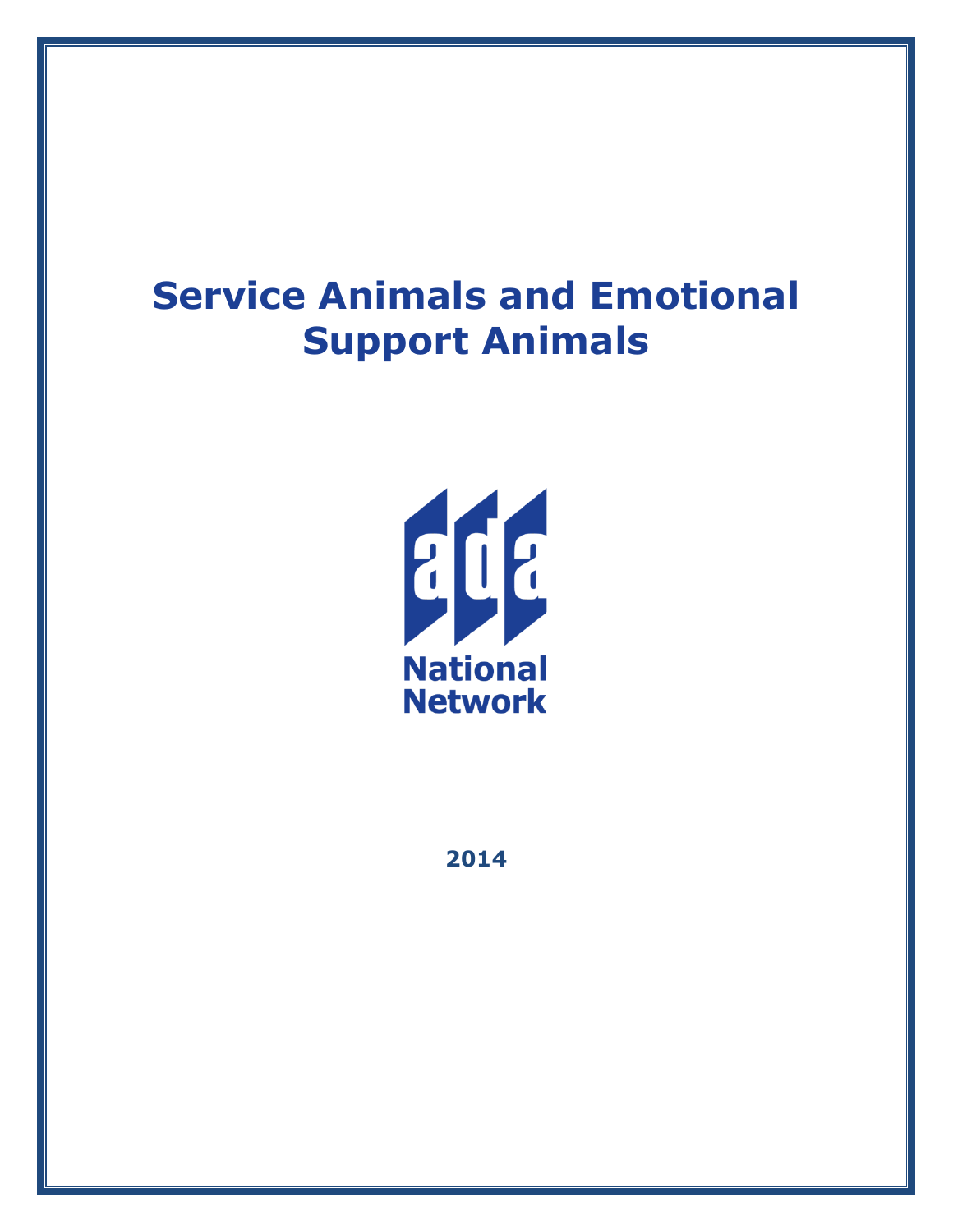

## **Service Animals and Emotional Support Animals**

#### **Where are they allowed and under what conditions?**

**Jacquie Brennan**

**Vinh Nguyen (Ed.)**

**Southwest ADA Center**

**A program of ILRU at TIRR Memorial Hermann**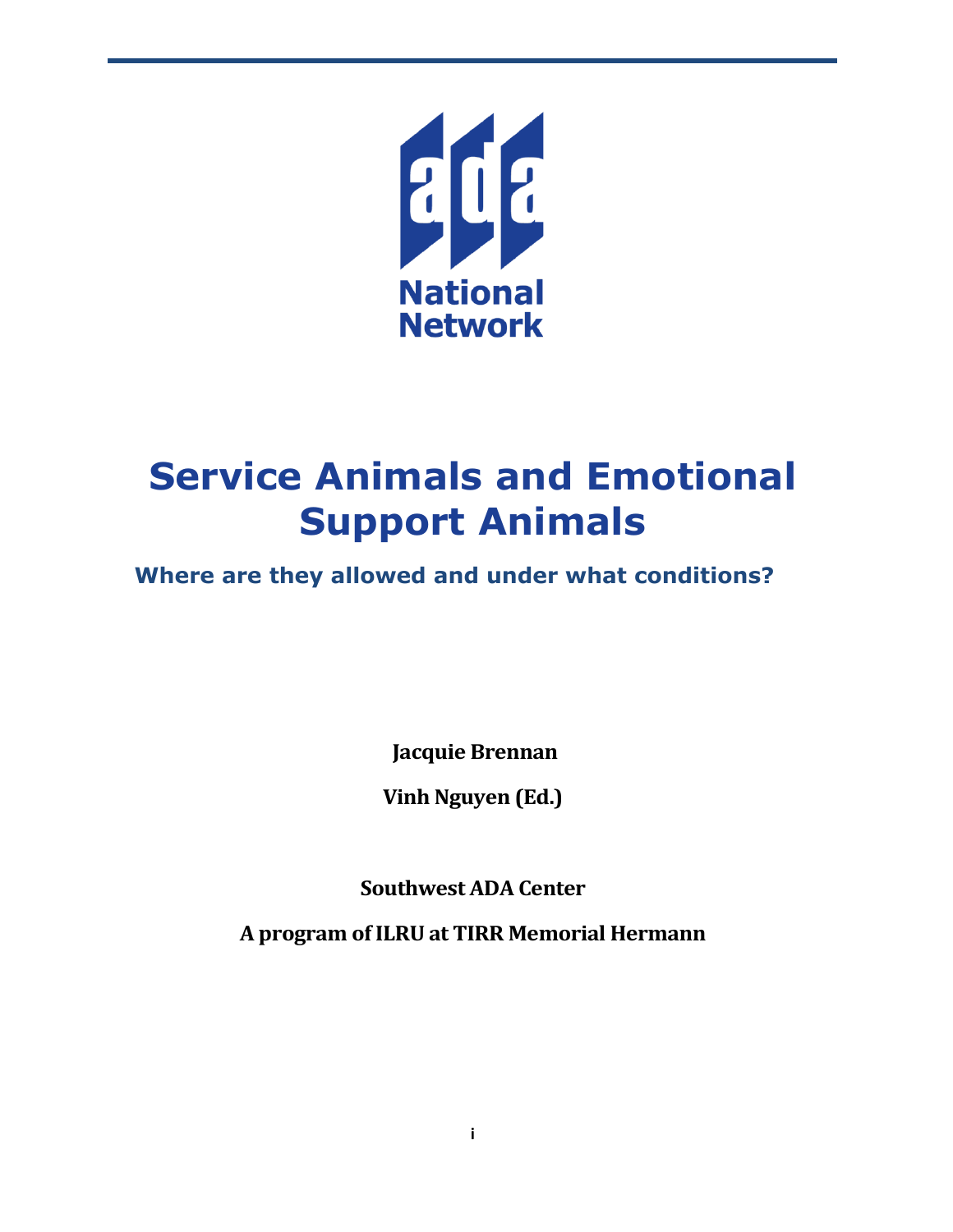### **Foreword**

This manual is dedicated to the memory of Pax, a devoted guide dog, and to all the handler and dog teams working together across the nation. Guide dogs make it possible for their handlers to travel safely with independence, freedom and dignity.

Pax guided his handler faithfully for over ten years. Together they negotiated countless busy intersections and safely traveled the streets of many cities, large



and small. His skillful guiding kept his handler from injury on more than one occasion. He accompanied his handler to business meetings, restaurants, theaters, and social functions where he conducted himself as would any highly-trained guide dog. Pax was a seasoned traveler and was the first dog to fly in the cabin of a domestic aircraft to Great Britain, a country that had previously barred service animals without extended quarantine.

Pax was born in the kennels of The Seeing Eye in the beautiful Washington Valley of New Jersey in March 2000. He lived with a puppy-raiser family for almost a year where he learned basic obedience and was exposed to the sights and sounds of community life—the same experiences he would soon face as a guide dog. He then went through four months of intensive training where he learned how to guide and ensure the safety of the person with whom he would be matched. In November 2001 he was matched with his handler and they worked as a team until Pax's retirement in January 2012, after a long and successful career. Pax retired with his handler's family, where he lived with two other dogs. His life was full of play, long naps, and recreational walks until his death in January 2014.

It is the sincere hope of Pax's handler that this guide will be useful in improving the understanding about service animals, their purpose and role, their extensive training, and the rights of their handlers to travel freely and to experience the same access to employment, public accommodations, transportation, and services that others take for granted.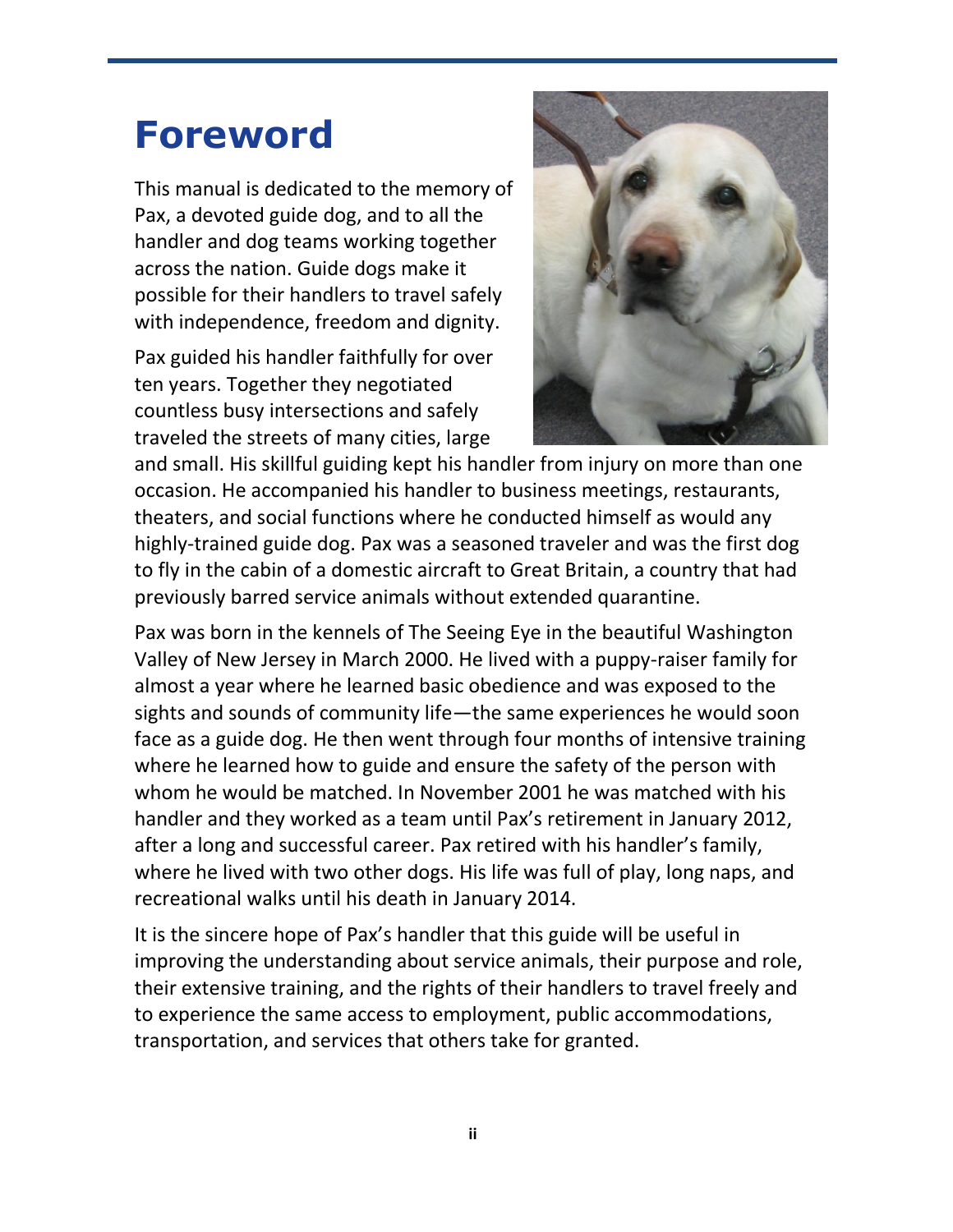# **I. Introduction**

Individuals with disabilities may use service animals and emotional support animals for a variety of reasons. This guide provides an overview of how major Federal civil rights laws govern the rights of a person requiring a service animal. These laws, as well as instructions on how to file a complaint, are listed in the last section of this publication. Many states also have laws that provide a different definition of service animal. You should check your state's law and follow the law that offers the most protection for service animals. The document discusses service animals in a number of different settings as the rules and allowances related to access with service animals will vary according to the law applied and the setting.

## **II. Service Animal Defined by Title II and Title III of the ADA**

**A service animal means any dog that is individually trained to do work or perform tasks for the benefit of an individual with a disability, including a physical, sensory, psychiatric, intellectual, or other mental disability.** Tasks performed can include, among other things, pulling a wheelchair, retrieving dropped items, alerting a person to a sound, reminding a person to take medication, or pressing an elevator button.

Emotional support animals, comfort animals, and therapy dogs are not service animals under Title II and Title III of the ADA. Other species of animals, whether wild or domestic, trained or untrained, are not considered service animals either. The work or tasks performed by a service animal must be directly related to the individual's disability. It does not matter if a person has a note from a doctor that states that the person has a disability and needs to have the animal for emotional support. A doctor's letter does not turn an animal into a service animal.

Examples of animals that fit the ADA's definition of "service animal" because they have been specifically trained to perform a task for the person with a disability: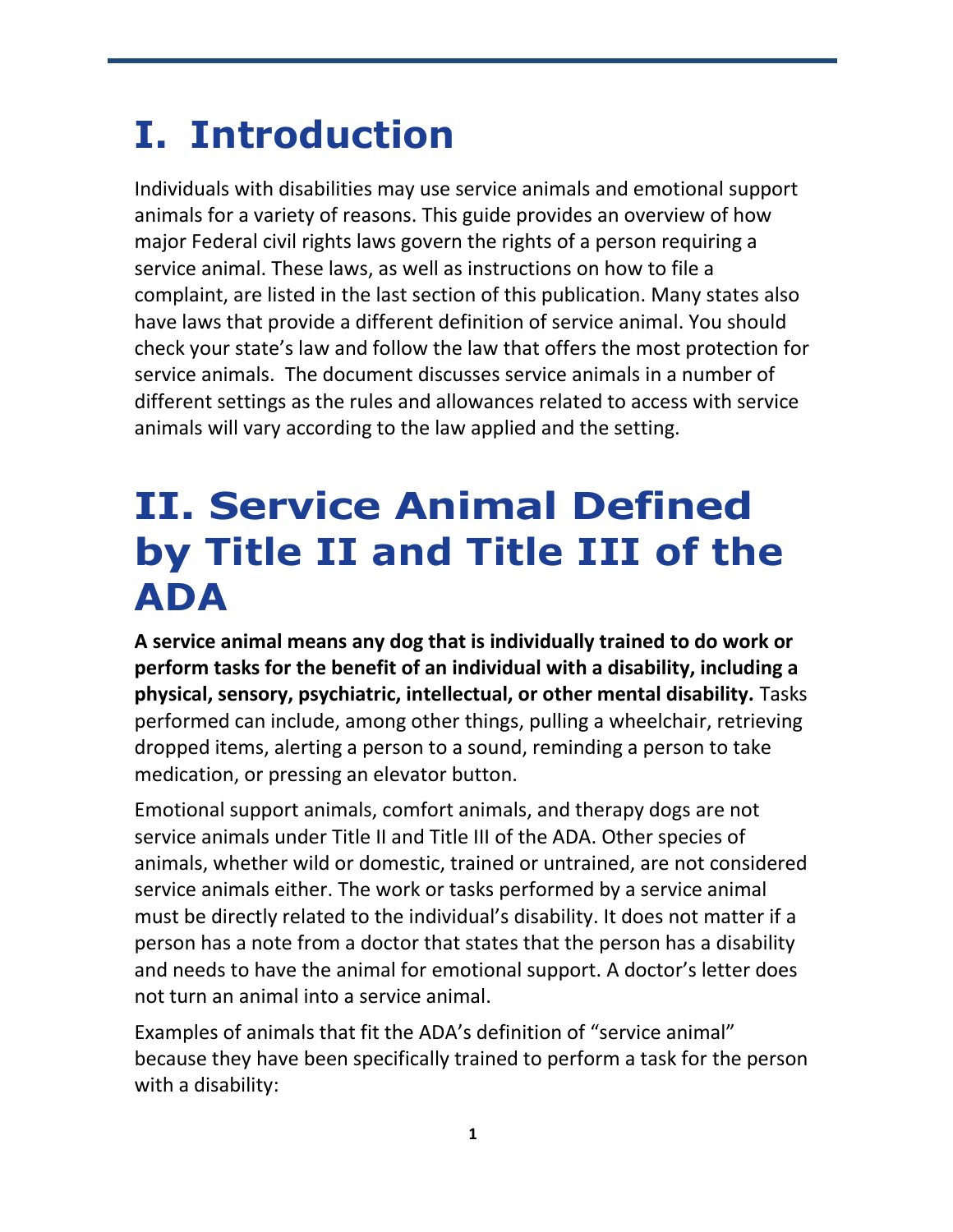$\cdot$  Guide Dog or Seeing Eye® Dog<sup>1</sup> is a carefully trained dog that serves as a travel tool for persons who have severe visual impairments or are blind.

· Hearing or Signal Dog is a dog that has been trained to alert a person who has a significant hearing loss or is deaf when a sound occurs, such as a knock on the door.

· Psychiatric Service Dog is a dog that has been trained to perform tasks that assist individuals with disabilities to detect the onset of psychiatric episodes and lessen their effects. Tasks performed by psychiatric service animals may include reminding the handler to take medicine, providing safety checks or room searches, or turning on lights for persons with Post Traumatic Stress Disorder, interrupting self-mutilation by persons with dissociative identity disorders, and keeping disoriented individuals from danger.

· SSigDOG (sensory signal dogs or social signal dog) is a dog trained to assist a person with autism. The dog alerts the handler to distracting repetitive movements common among those with autism, allowing the person to stop the movement (e.g., hand flapping).

· Seizure Response Dog is a dog trained to assist a person with a seizure disorder. How the dog serves the person depends on the person's needs. The dog may stand guard over the person during a seizure or the dog may go for help. A few dogs have learned to predict a seizure and warn the person in advance to sit down or move to a safe place.

Under Title II and III of the ADA, service animals are limited to dogs. However, entities must make reasonable modifications in policies to allow individuals with disabilities to use miniature horses if they have been individually trained to do work or perform tasks for individuals with disabilities.

### **III. Other Support or Therapy Animals**

While Emotional Support Animals or Comfort Animals are often used as part of a medical treatment plan as therapy animals, they are not considered service animals under the ADA. These support animals provide companionship, relieve loneliness, and sometimes help with depression,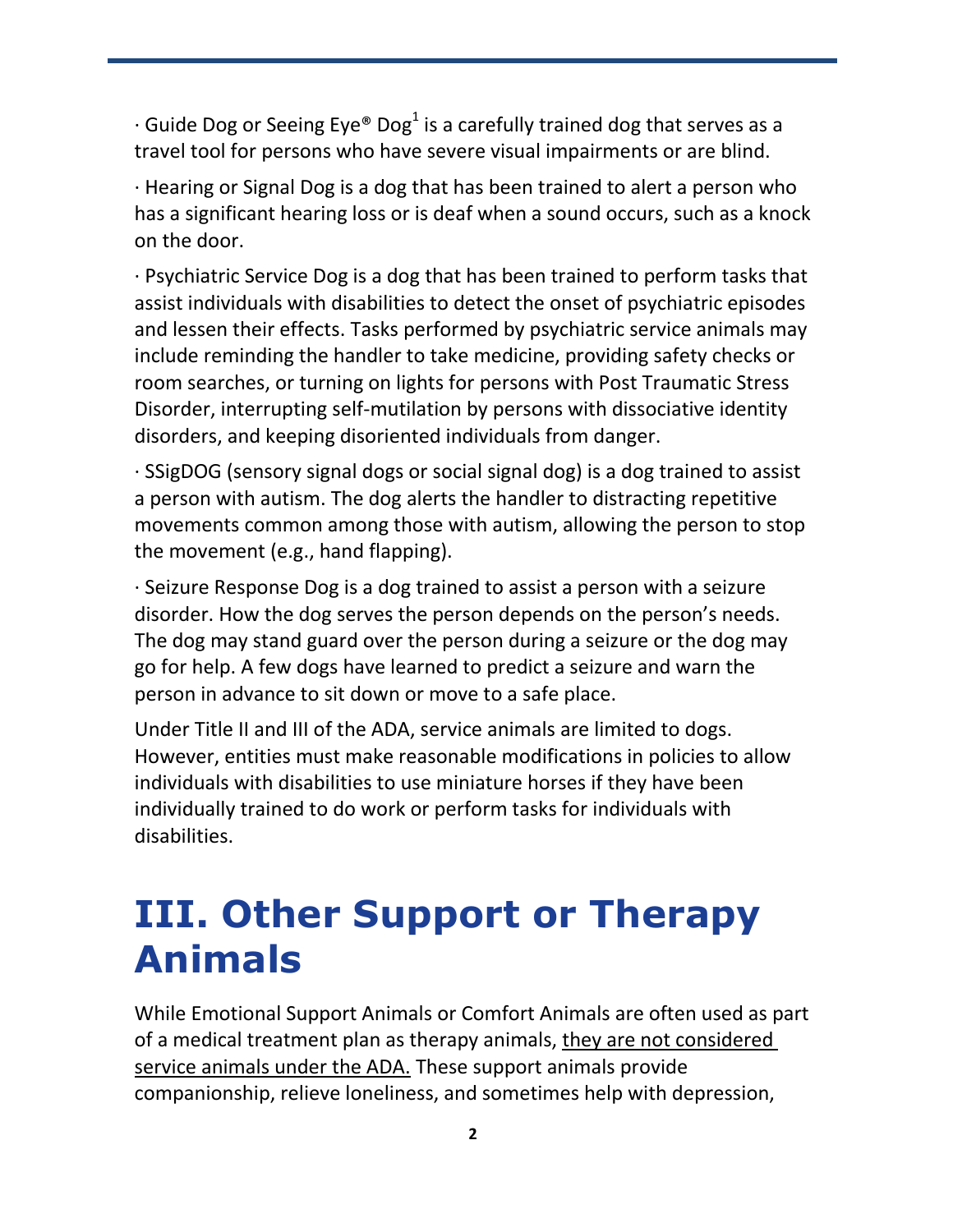anxiety, and certain phobias, but do not have special training to perform tasks that assist people with disabilities. Even though some states have laws defining therapy animals, these animals are not limited to working with people with disabilities and therefore are not covered by federal laws protecting the use of service animals. Therapy animals provide people with therapeutic contact, usually in a clinical setting, to improve their physical, social, emotional, and/or cognitive functioning.

## **IV. Handler's Responsibilities**

The handler is responsible for the care and supervision of his or her service animal. If a service animal behaves in an unacceptable way and the person with a disability does not control the animal, a business or other entity does not have to allow the animal onto its premises. Uncontrolled barking, jumping on other people, or running away from the handler are examples of unacceptable behavior for a service animal. A business has the right to deny access to a dog that disrupts their business. For example, a service dog that barks repeatedly and disrupts another patron's enjoyment of a movie could be asked to leave the theater. Businesses, public programs, and transportation providers may exclude a service animal when the animal's behavior poses a direct threat to the health or safety of others. If a service animal is growling at other shoppers at a grocery store, the handler may be asked to remove the animal.

- The ADA requires the animal to be under the control of the handler. This can occur using a harness, leash, or other tether. However, in cases where either the handler is unable to hold a tether because of a disability or its use would interfere with the service animal's safe, effective performance of work or tasks, the service animal must be under the handler's control by some other means, such as voice control.<sup>2</sup>
- $\bullet$  The animal must be housebroken.<sup>3</sup>
- The ADA does not require covered entities to provide for the care or supervision of a service animal, including cleaning up after the animal.
- The animal should be vaccinated in accordance with state and local laws.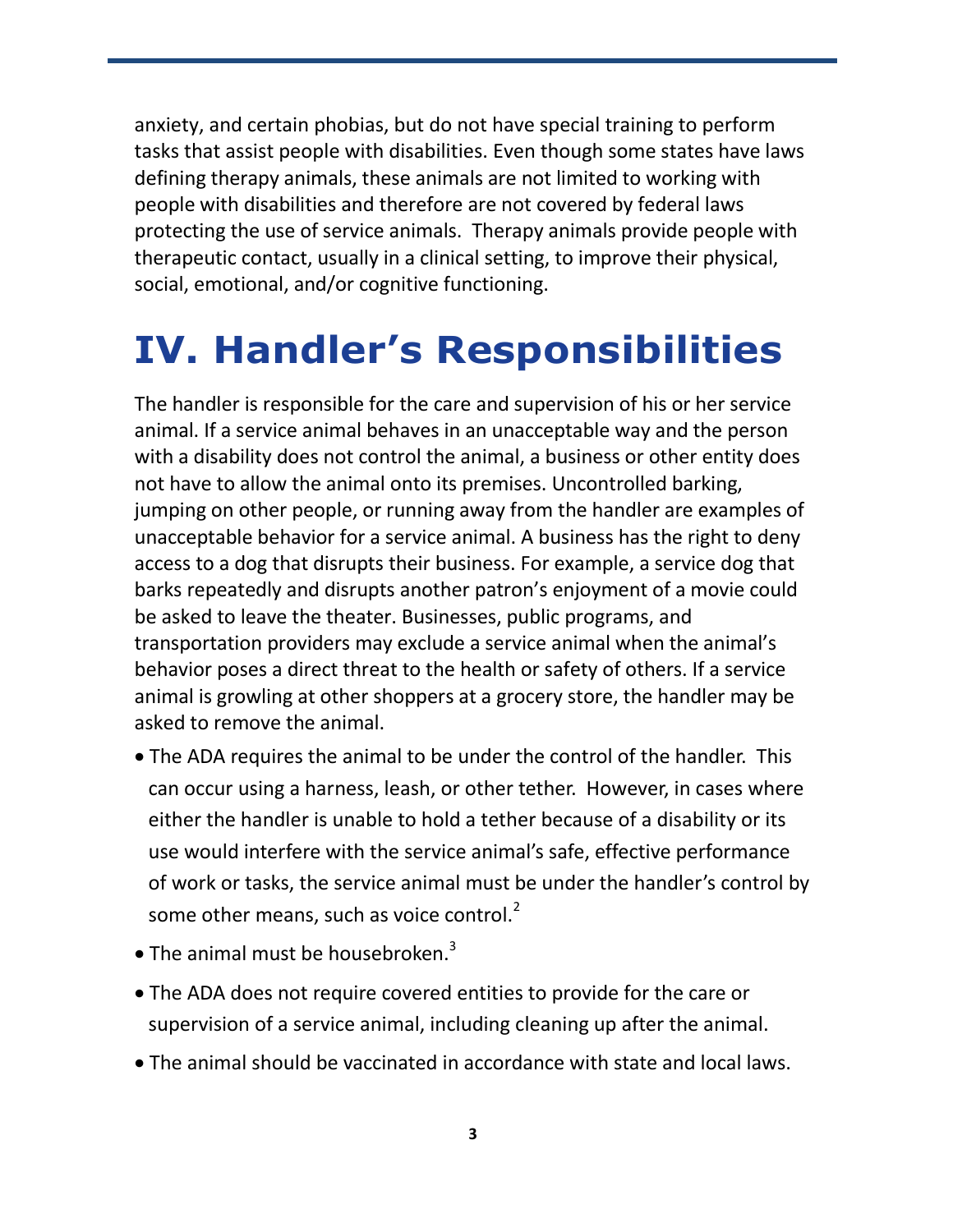

 An entity may also assess the type, size, and weight of a miniature horse in determining whether or not the horse will be allowed access to the facility.

# **V. Handler's Rights**

#### **a) Public Facilities and Accommodations**

Titles II and III of the ADA makes it clear that service animals are allowed in public facilities and accommodations. A service animal must be allowed to accompany the handler to any place in the building or facility where members of the public, program participants, customers, or clients are allowed. Even if the business or public program has a "no pets" policy, it may not deny entry to a person with a service animal. Service animals are not pets. So, although a "no pets" policy is perfectly legal, it does not allow a business to exclude service animals.

When a person with a service animal enters a public facility or place of public accommodation, the person cannot be asked about the nature or extent of his disability. Only two questions may be asked: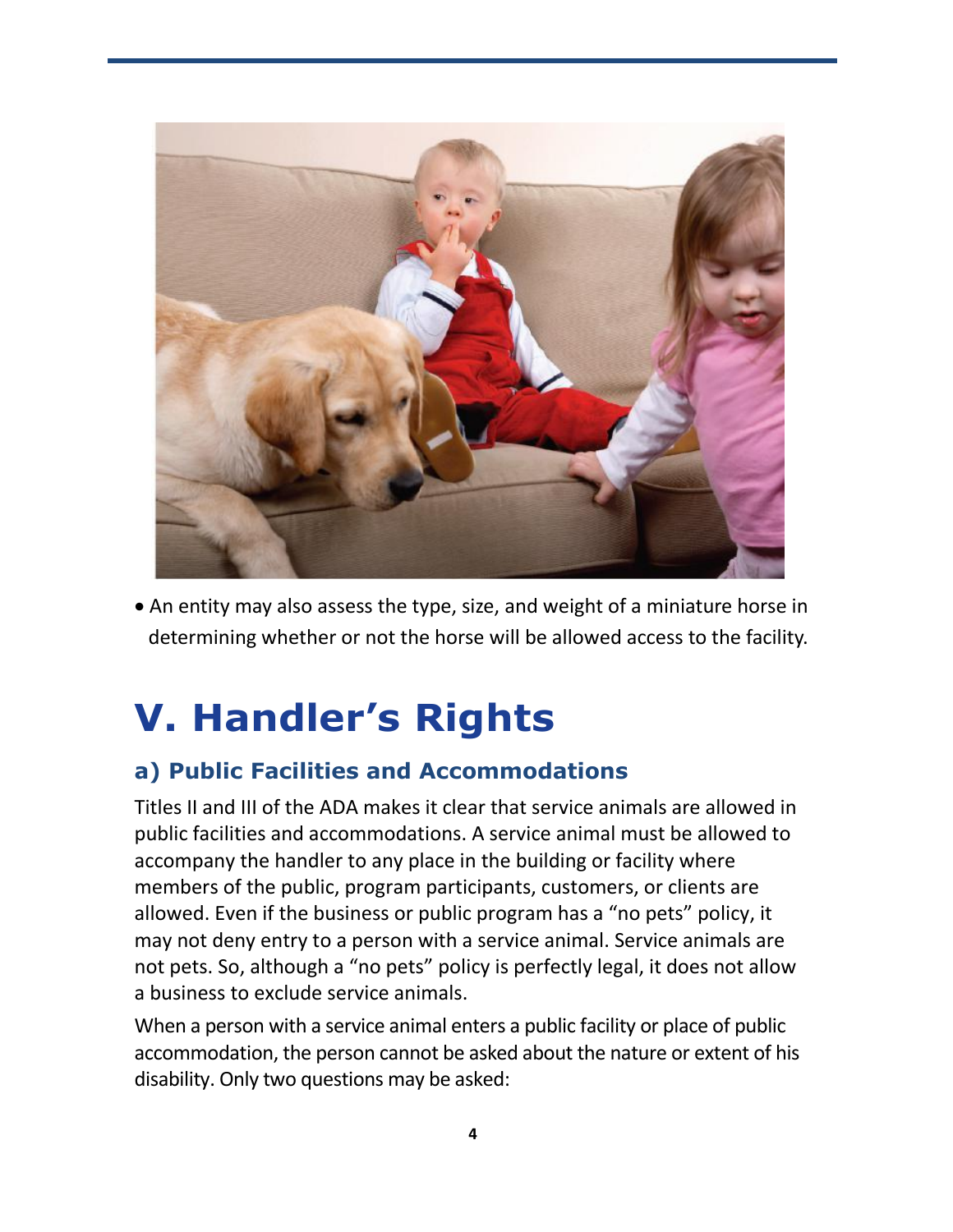- 1. Is the animal required because of a disability?
- 2. What work or task has the animal been trained to perform?

These questions should not be asked, however, if the animal's service tasks are obvious. For example, the questions may not be asked if the dog is observed guiding an individual who is blind or has low vision, pulling a person's wheelchair, or providing assistance with stability or balance to an individual with an observable mobility disability.<sup>4</sup>

A public accommodation or facility is not allowed to ask for documentation or proof that the animal has been certified, trained, or licensed as a service animal. Local laws that prohibit specific breeds of dogs do not apply to service animals. $5$ 

A place of public accommodation or public entity may not ask an individual with a disability to pay a surcharge, even if people accompanied by pets are required to pay fees. Entities cannot require anything of people with service animals that they do not require of individuals in general, with or without pets. If a public accommodation normally charges individuals for the damage they cause, an individual with a disability may be charged for damage caused by his or her service animal.<sup>6</sup>

#### **b) Employment**

Laws prohibit employment discrimination because of a disability. Employers are required to provide reasonable accommodation. Allowing an individual with a disability to have a service animal or an emotional support animal accompany them to work may be considered an accommodation. The Equal Employment



Opportunity Commission (EEOC), which enforces the employment provisions of the ADA (Title I), does not have a specific regulation on service animals.<sup>7</sup> In the case of a service animal or an emotional support animal, if the disability is not obvious and/or the reason the animal is needed is not clear, an employer may request documentation to establish the existence of a disability and how the animal helps the individual perform his or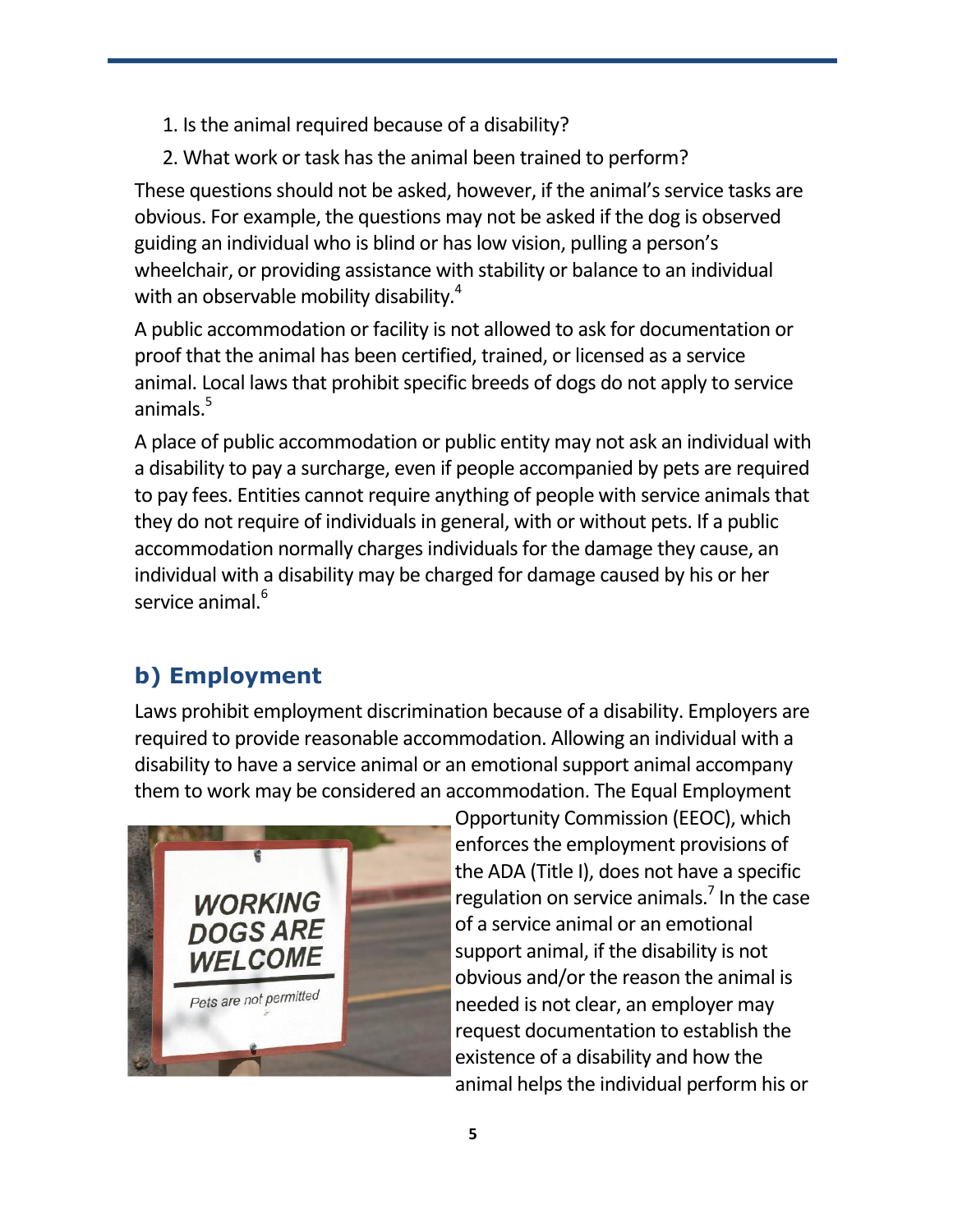her job.

Documentation might include a detailed description of how the animal would help the employee in performing job tasks and how the animal is trained to behave in the workplace. A person seeking such an accommodation may suggest that the employer permit the animal to accompany them to work on a trial basis.

Both service and emotional support animals may be excluded from the workplace if they pose either an undue hardship or a direct threat in the workplace.

### **c) Housing**

The Fair Housing Act (FHA) protects a person with a disability from discrimination in obtaining housing. Under this law, a landlord or homeowner's association must provide reasonable accommodation to people with disabilities so that they have an equal opportunity to enjoy and use a dwelling.<sup>8</sup> Emotional support animals that do not qualify as service animals under the ADA may nevertheless qualify as reasonable accommodations under the FHA.<sup>9</sup> In cases when a person with a disability uses a service animal or an emotional support animal, a reasonable accommodation may include waiving a no-pet rule or a pet deposit.<sup>10</sup> This animal is not considered a pet.

A landlord or homeowner's association may not ask a housing applicant about the existence, nature, and extent of his or her disability. However, an individual with a disability who requests a reasonable accommodation may be asked to provide documentation so that the landlord or homeowner's association can properly review the accommodation request.<sup>11</sup> They can ask a person to certify, in writing, (1) that the tenant or a member of his or her family is a person with a disability; (2) the need for the animal to assist the person with that specific disability; and (3) that the animal actually assists the person with a disability. It is important to keep in mind that the ADA may apply in the housing context as well, for example with student housing. Where the ADA applies, requiring documentation or certification would not be permitted with regard to an animal that qualifies as a "service animal."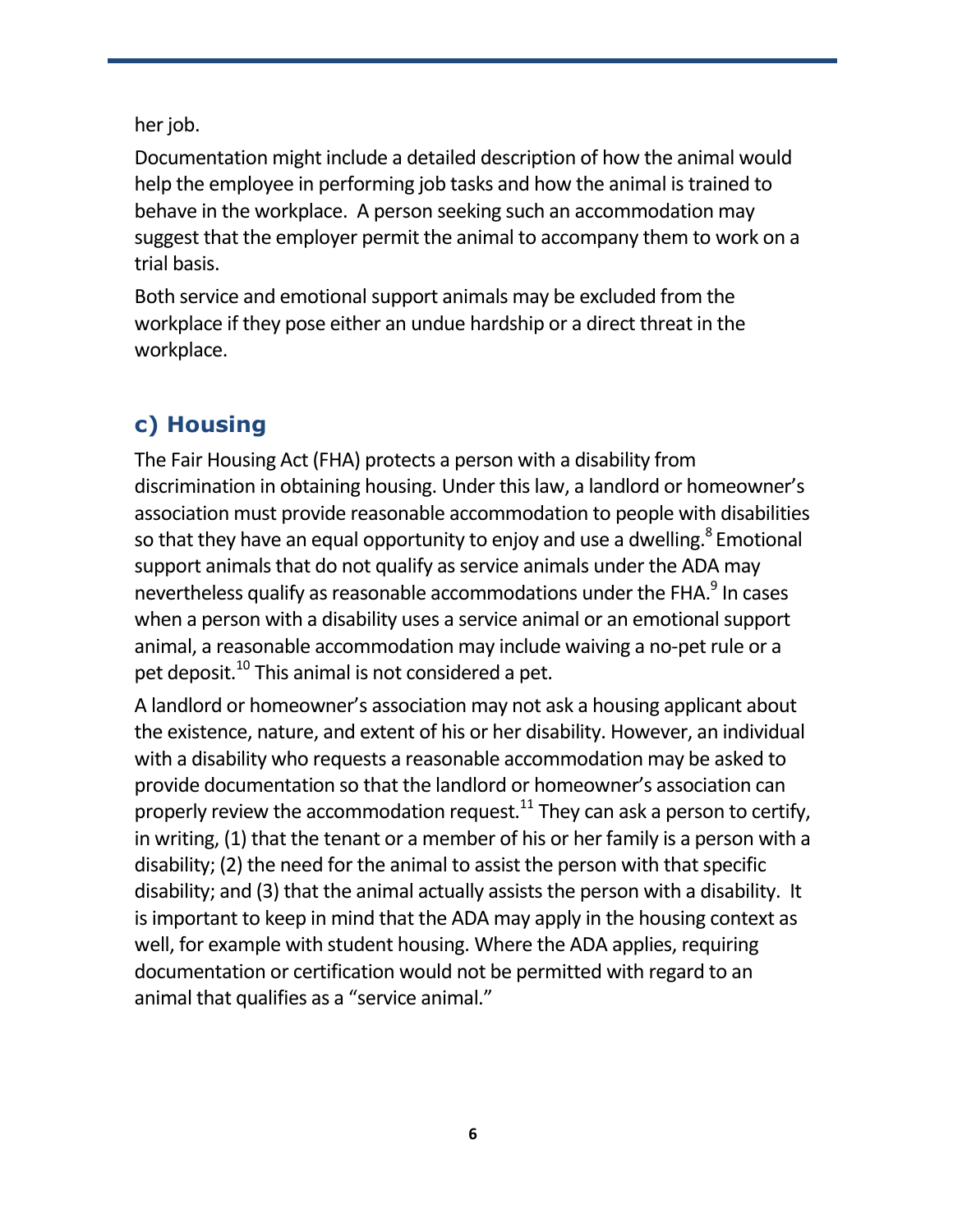#### **d) Education**

**Service animals in public schools (K-12)**<sup>13</sup> – The ADA permits a student with a disability who uses a service animal to have the animal at school. In addition, the Individuals with Disabilities Education Act (IDEA) and Section 504 of the Rehabilitation Act allow a student to use an animal that does not meet the ADA definition of a service animal if that student's Individual Education Plan (IEP) or Section 504 team decides the animal is necessary for the student to receive a free and appropriate education. Where the ADA applies, however, schools should be mindful that the use of a service animal is a right that is not dependent upon the decision of an IEP or Section 504 team.<sup>14</sup>

Emotional support animals, therapy animals, and companion animals are seldom allowed to accompany students in public schools. Indeed, the ADA does not contemplate the use of animals other than those meeting the definition of "service animal." Ultimately, the determination whether a student may utilize an animal other than a service animal should be made on a case-by-case basis by the IEP or Section 504 team.



**Service animals in postsecondary education settings** – Under the ADA, colleges and universities must allow people with disabilities to bring their service animals into all areas of the facility that are open to the public or to students.

Colleges and universities may have a policy asking students who use service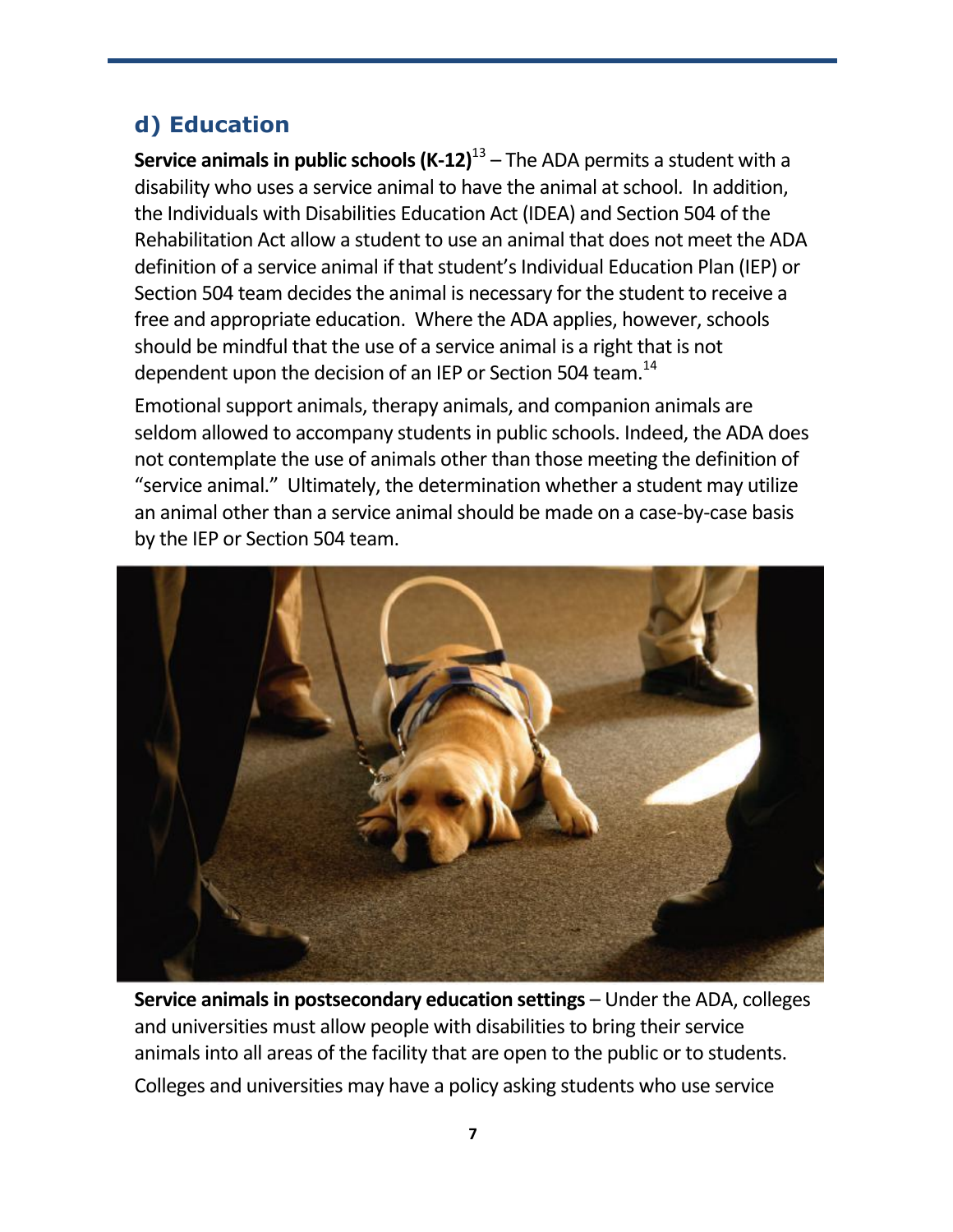animals to contact the school's Disability Services Coordinator to register as a student with a disability. Higher education institutions may not require any documentation about the training or certification of a service animal. They may, however, require proof that a service animal has any vaccinations required by state or local laws that apply to all animals.

#### **e) Transportation**

A person traveling with a service animal cannot be denied access to transportation, even if there is a "no pets" policy. In addition, the person with a service animal cannot be forced to sit in a particular spot; no additional fees can be charged because the person uses a service animal; and the customer does not have to provide advance notice that s/he will be traveling with a service animal.

The laws apply to both public and private transportation providers and include subways, fixed-route buses, Paratransit, rail, light-rail, taxicabs, shuttles and limousine services.

### **f) Air Travel**

The Air Carrier Access Act (ACAA) requires airlines to allow service animals and emotional support animals to accompany their handlers in the cabin of the aircraft.

**Service animals** – For evidence that an animal is a service animal, air carriers may ask to see identification cards, written documentation, presence of harnesses or tags, or ask for verbal assurances from the individual with a disability using the animal. If airline personnel are uncertain that an animal is a service animal, they may ask one of the following:

- 1. What tasks or functions does your animal perform for you?
- 2. What has your animal been trained to do for you?
- 3. Would you describe how the animal performs this task for you?<sup>15</sup>

**Emotional support and psychiatric service animals** – Individuals who travel with emotional support animals or psychiatric service animals may need to provide specific documentation to establish that they have a disability and the reason the animal must travel with them. Individuals who wish to travel with their emotional support or psychiatric animals should contact the airline ahead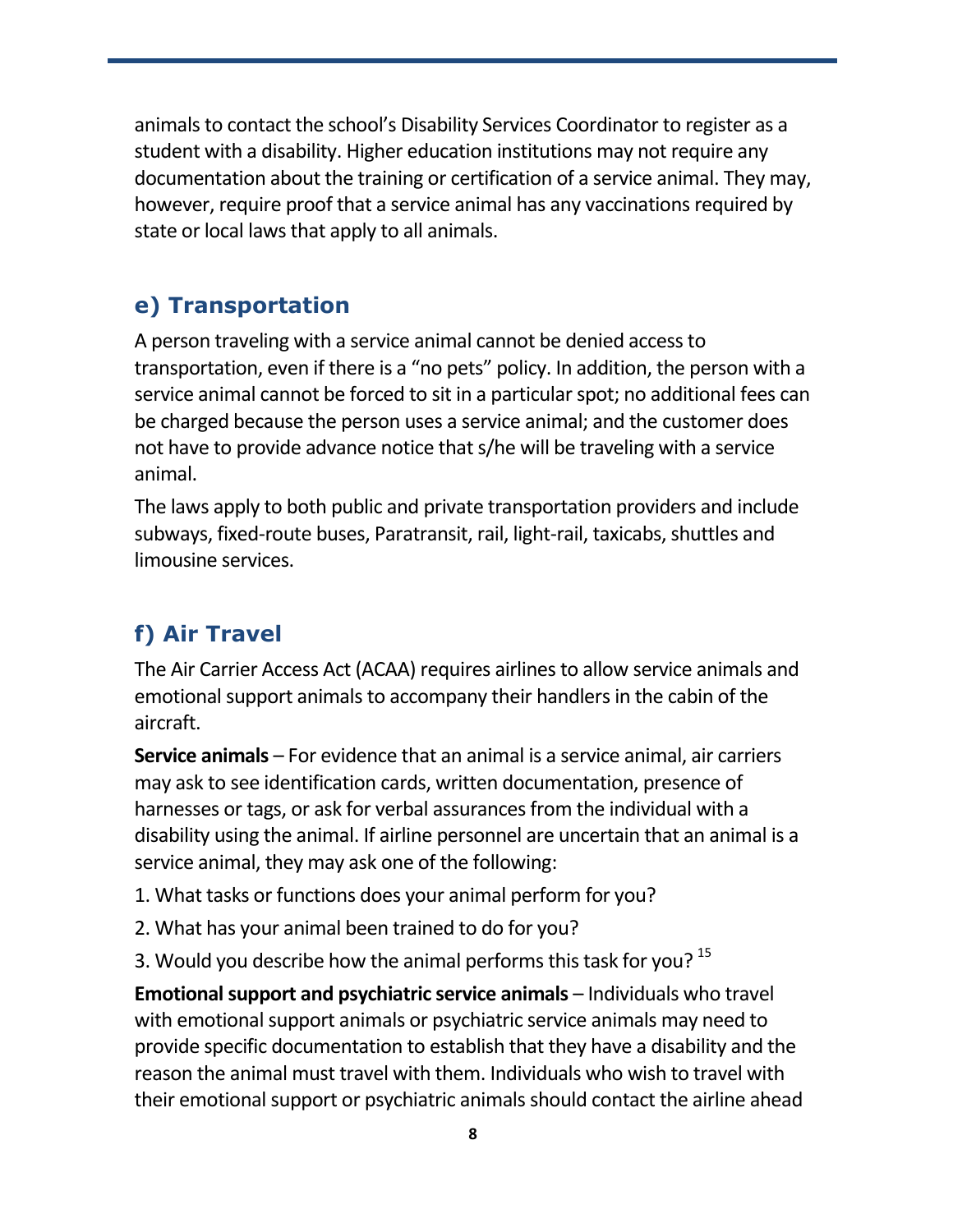of time to find out what kind of documentation is required.

Examples of documentation that may be requested by the airline: Current documentation (not more than one year old) on letterhead from a licensed mental health professional stating (1) the passenger has a mental healthrelated disability listed in the Diagnostic and Statistical Manual of Mental Disorders (DSM IV); (2) having the animal accompany the passenger is necessary to the passenger's mental health or treatment; (3) the individual providing the assessment of the passenger is a licensed mental health professional and the passenger is under his or her professional care; and (4) the date and type of the mental health professional's license and the state or other jurisdiction in which it was issued.<sup>16</sup> This documentation may be required as a condition of permitting the animal to accompany the passenger in the cabin.

**Other animals** – According to the ACAA, airlines are not required otherwise to carry animals of any kind either in the cabin or in the cargo hold. Airlines are free to adopt any policy they choose regarding the carriage of pets and other animals (for example, search and rescue dogs) provided that they comply with other applicable requirements (for example, the Animal Welfare Act).

Animals such as miniature horses, pigs, and monkeys may be considered service animals. A carrier must decide on a case-by-case basis according to factors such as the animal's size and weight; state and foreign country restrictions; whether or not the animal would pose a direct threat to the health or safety of others; or cause a fundamental alteration in the cabin service.<sup>17</sup> Individuals should contact the airlines ahead of travel to find out what is permitted.

Airlines are not required to transport unusual animals such as snakes, other reptiles, ferrets, rodents, and spiders. Foreign carriers are not required to transport animals other than dogs. $^{18}$ 

## **VI. Reaction/Response of Others**

Allergies and fear of dogs are not valid reasons for denying access or refusing service to people using service animals. If employees, fellow travelers, or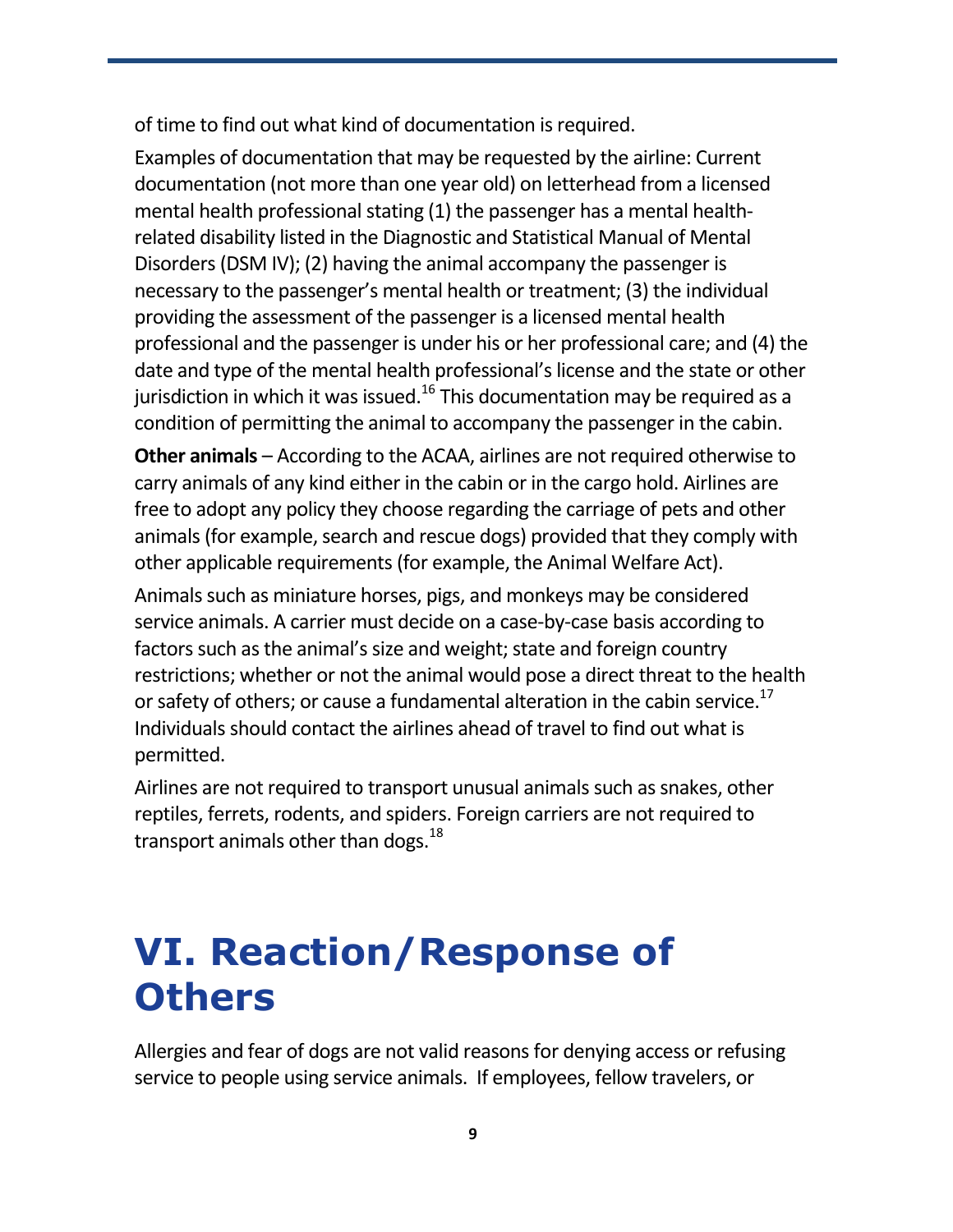customers are afraid of service animals, a solution may be to allow enough space for that person to avoid getting close to the service animal.

Most allergies to animals are caused by direct contact with the animal. A separated space might be adequate to avoid allergic reactions.

If a person is at risk of a significant allergic reaction to an animal, it is the responsibility of the business or government entity to find a way to accommodate both the individual using the service animal and the individual with the allergy.

## **VII. Service Animals in Training**

### **a) Air Travel**

The Air Carrier Access Act (ACAA) does not allow "service animals in training" in the cabin of the aircraft because "in training" status indicates that they do not yet meet the legal definition of service animal. However, like pet policies, airline policies regarding service animals in training vary. Some airlines permit qualified trainers to bring service animals in training aboard an aircraft for training purposes. Trainers of service animals should consult with airlines and become familiar with their policies.

#### **b) Employment**

In the employment setting, employers may be obligated to permit employees to bring their "service animal in training" into the workplace as a reasonable accommodation, especially if the animal is being trained to assist the employee with work-related tasks. The untrained animal may be excluded, however, if it becomes a workplace disruption or causes an undue hardship in the workplace.

#### **c) Public Facilities and Accommodations**

Title II and III of the ADA does not cover "service animals in training" but several states have laws when they should be allowed access.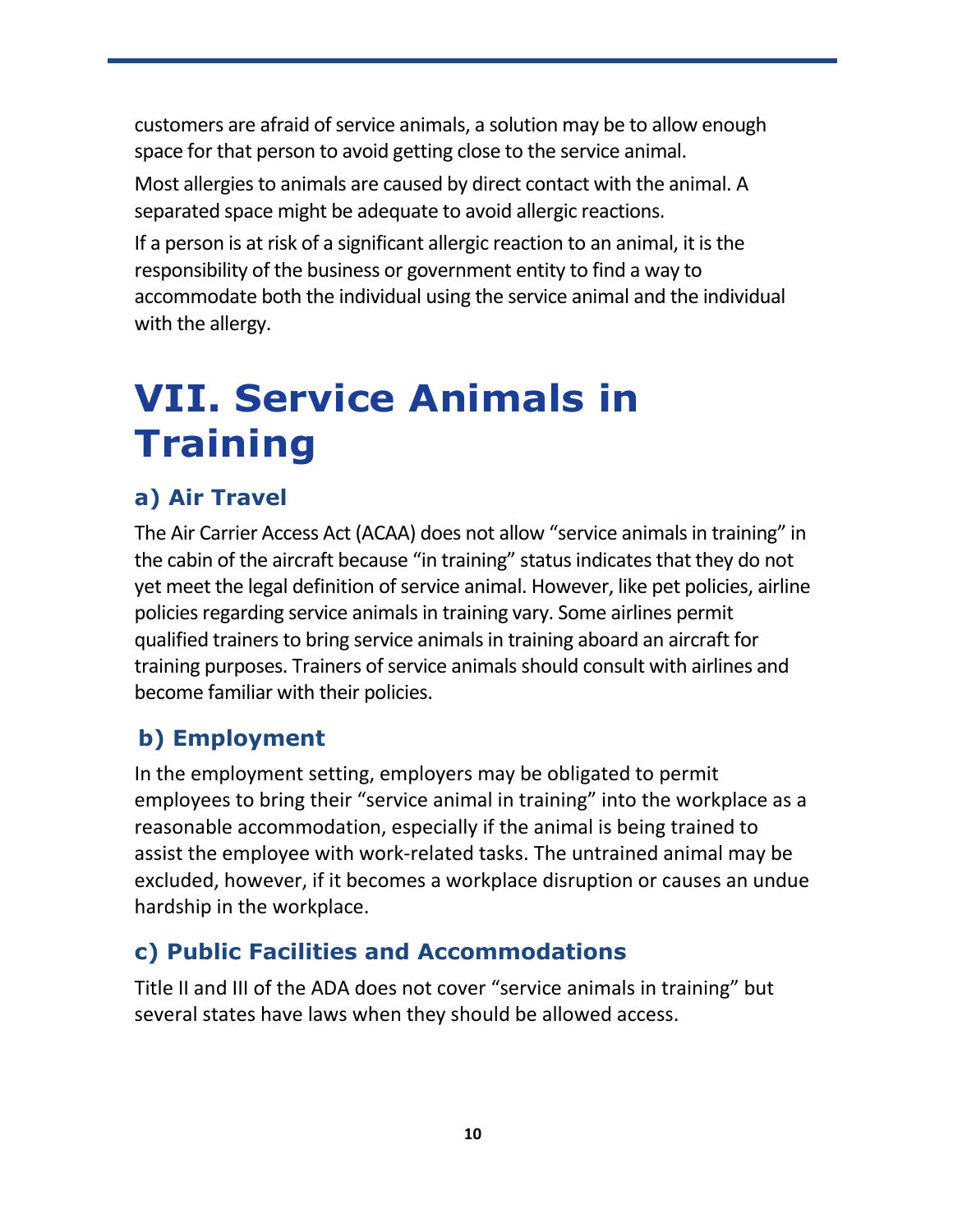# **VIII. Laws & Enforcement**

### **a) Public Facilities and Accommodations**

Title II of the ADA covers state and local government facilities, activities, and programs. Title III of the ADA covers places of public accommodations. Section 504 of the Rehabilitation Act covers federal government facilities, activities, and programs. It also covers the entities that receive federal funding.

**Title II and Title III Complaints** – These can be filed through private lawsuits in federal court or directed to the U.S. Department of Justice.

U.S. Department of Justice 950 Pennsylvania Avenue, N.W. Civil Rights Division Disability Rights Section – NYA Washington, DC 20530 [http://www.ada.gov](http://www.ada.gov/) 800-514-0301 (v) 800-514-0383 (TTY)

**Section 504 Complaints** – These must be made to the specific federal agency that oversees the program or funding.

### **b) Employment**

Title I of the ADA and Section 501 and Section 504 of the Rehabilitation Act prohibits discrimination in employment. The ADA covers private employers with 15 or more employees; Section 501 applies to federal agencies, and Section 504 applies to any program or entity receiving federal financial assistance.

**ADA Complaints** - A person must file a charge with the Equal Employment Opportunity Commission (EEOC) within 180 days of an alleged violation of the ADA. This deadline may be extended to 300 days if there is a state or local fair employment practices agency that also has jurisdiction over this matter.Complaints may be filed in person, by mail, or by telephone by contacting the nearest EEOC office. This number is listed in most telephone directories under "U.S. Government." For more information:

<http://www.eeoc.gov/contact/index.cfm>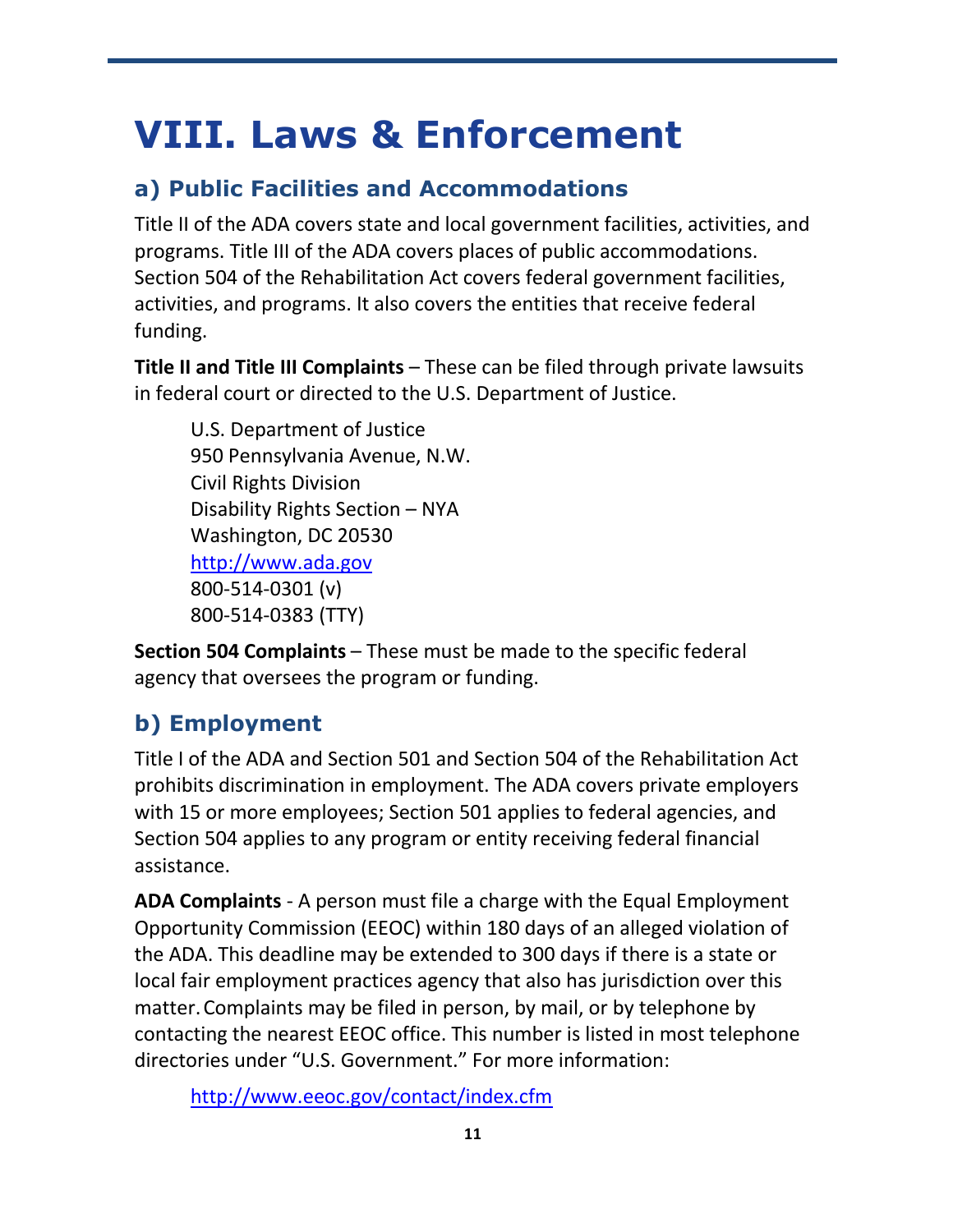```
800-669-4000 (voice)
800-669-6820 (TTY)
```
**Section 501 Complaints** - Federal employees must contact their agency's Equal Employment Opportunity (EEO) officer within 45 days of an alleged Section 501 violation.

**Section 504 Complaints** – These must be filed with the federal agency that funded the employer.

#### **c) Housing**

The Fair Housing Act (FHA), as amended in 1988, applies to housing. Section 504 of the Rehabilitation Act of 1973 prohibits discrimination on the basis of disability in all housing programs and activities that are either conducted by the federal government or receive federal financial assistance. Title II of the ADA applies to housing provided by state or local government entities.

**Complaints** – Housing complaints may be filed with the Department of Housing and Urban Development (HUD) Office of Fair Housing and Equal Opportunity.

<http://www.hud.gov/fairhousing> 800-669-9777 (voice) 800-927-9275 (TTY)

#### **d) Education**

Students with disabilities in public schools (K-12) are covered by Individuals with Disabilities Education Act (IDEA), Title II of the ADA, and Section 504 of the Rehabilitation Act. Students with disabilities in public postsecondary education are covered by Title II and Section 504. Title III of the ADA applies to private schools (K-12 and post-secondary) that are not operated by religious entities. Private schools that receive federal funding are also covered by Section 504.

**IDEA Complaints** - Parents can request a due process hearing and a review from the state educational agency if applicable in that state. They also can appeal the state agency's decision to state or federal court. You may contact the Office of Special Education and Rehabilitative Services (OSERS) for further information or to provide your own thoughts and ideas on how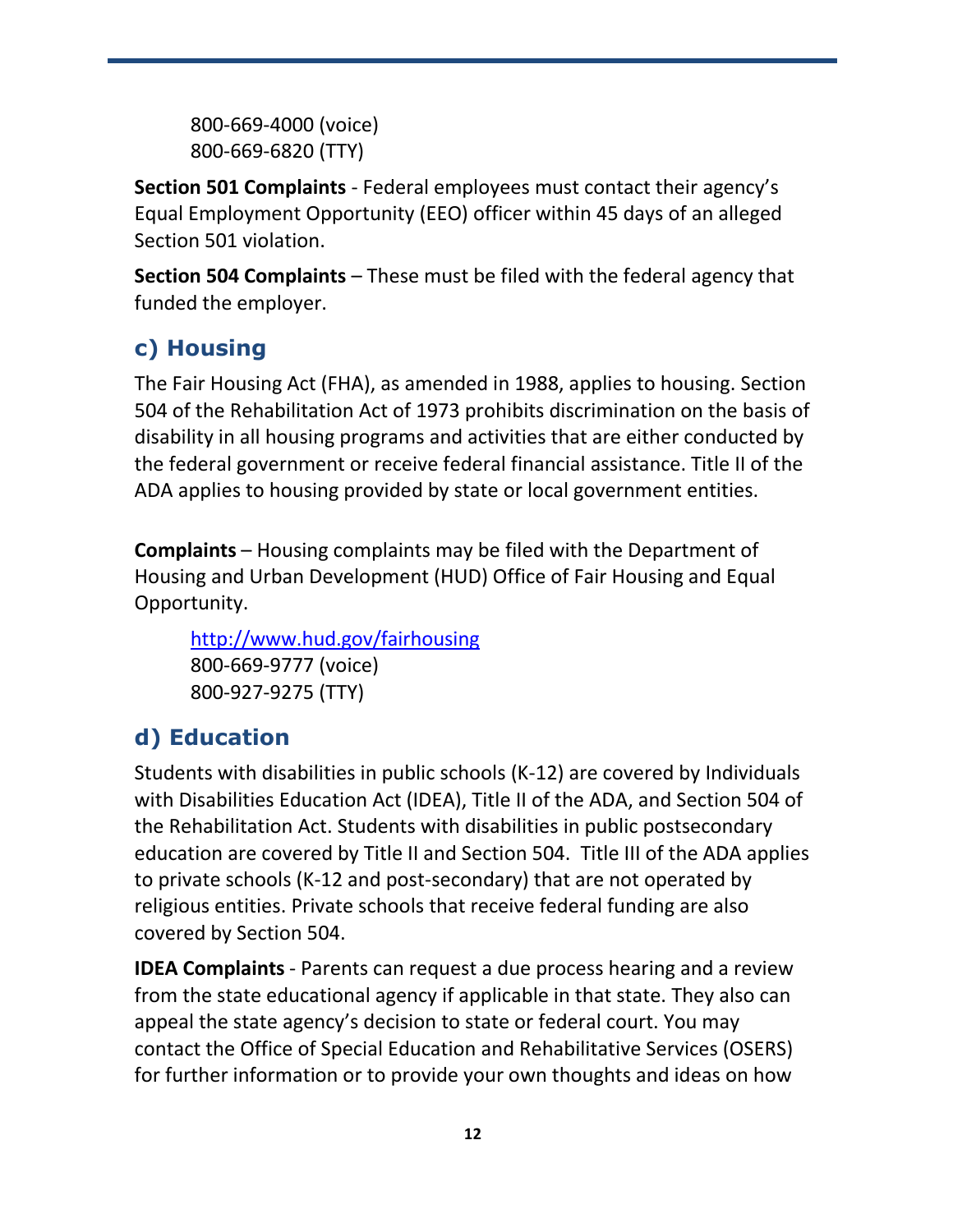they may better serve individuals with disabilities, their families and their communities.

For more information contact:

Office of Special Education and Rehabilitative Services U.S. Department of Education 400 Maryland Avenue, S.W. Washington, DC 20202-7100 202-245-7468 (voice)

**Title II of the ADA and Section 504 Complaints** - The Office for Civil Rights (OCR) in the Department of Education enforces Title II of the ADA and Section 504 as they apply to education. Those who have had access denied due to a service animal may file a complaint with OCR or file a private lawsuit in federal court. An OCR complaint must be filed within 180 calendar days of the date of the alleged discrimination, unless the time for filing is extended for good cause. Before filing an OCR complaint against an institution, an individual may want to find out about the institution's grievance process and use that process to have the complaint resolved. However, an individual is not required by law to use the institutional grievance process before filing a complaint with OCR. If someone uses an institutional grievance process and then chooses to file the complaint with OCR, the complaint must be filed with OCR within 60 days after the last act of the institutional grievance process.

For more information contact:

U.S. Department of Education Office for Civil Rights 400 Maryland Avenue, S.W. Washington, DC 20202-1100 Customer Service: 800-421-3481 (voice) 800-877-8339 (TTY) [E-mail: OCR@ed.gov](mailto:OCR@ed.gov) <http://www2.ed.gov/about/offices/list/ocr/docs/howto.html>

**Title III Complaints** – These may be filed with the Department of Justice.

U.S. Department of Justice 950 Pennsylvania Avenue, N.W.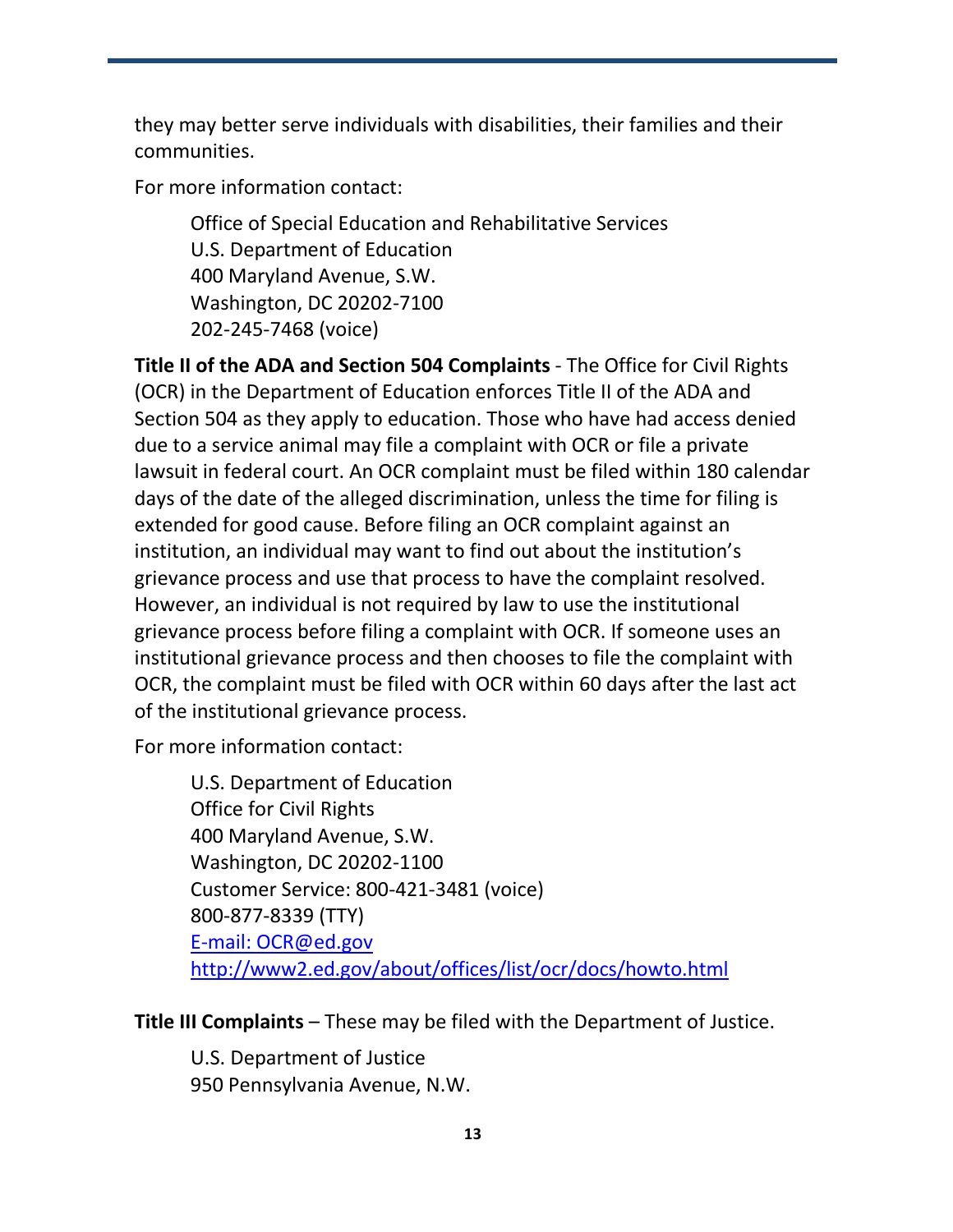Civil Rights Division Disability Rights Section – NYA Washington, DC 20530 http://www.ada.gov/ 800-514-0301 (v) 800-514-0383 (TTY)

#### **e) Transportation**

Title II of the ADA applies to public transportation while Title III of the ADA applies to transportation provided by private entities. Section 504 of the Rehabilitation Act applies to federal entities and recipients of federal funding that provide transportation.

**Title II and Section 504 Complaints** – These may be filed with the Federal Transit Administration's Office of Civil Rights. For more information, contact:

Director, FTA Office of Civil Rights East Building – 5th Floor, TCR 1200 New Jersey Ave., S.E. Washington, DC 20590 FTA ADA Assistance Line: 888-446-4511 (Voice) 800-877-8339 (Federal Information Relay Service) [http://www.fta.dot.gov/civil\\_rights.html](http://www.fta.dot.gov/civil_rights.html) [http://www.fta.dot.gov/12874\\_3889.html](http://www.fta.dot.gov/12874_3889.html) (Complaint Form)

**Title III Complaints** – These may be filed with the Department of Justice.

U.S. Department of Justice 950 Pennsylvania Avenue, N.W. Civil Rights Division Disability Rights Section – NYA Washington, DC 20530 [http://www.ada.gov](http://www.ada.gov/) 800-514-0301 (v) 800-514-0383 (TTY)

Note: A person does not have to file a complaint with the respective federal agency before filing a lawsuit in federal court.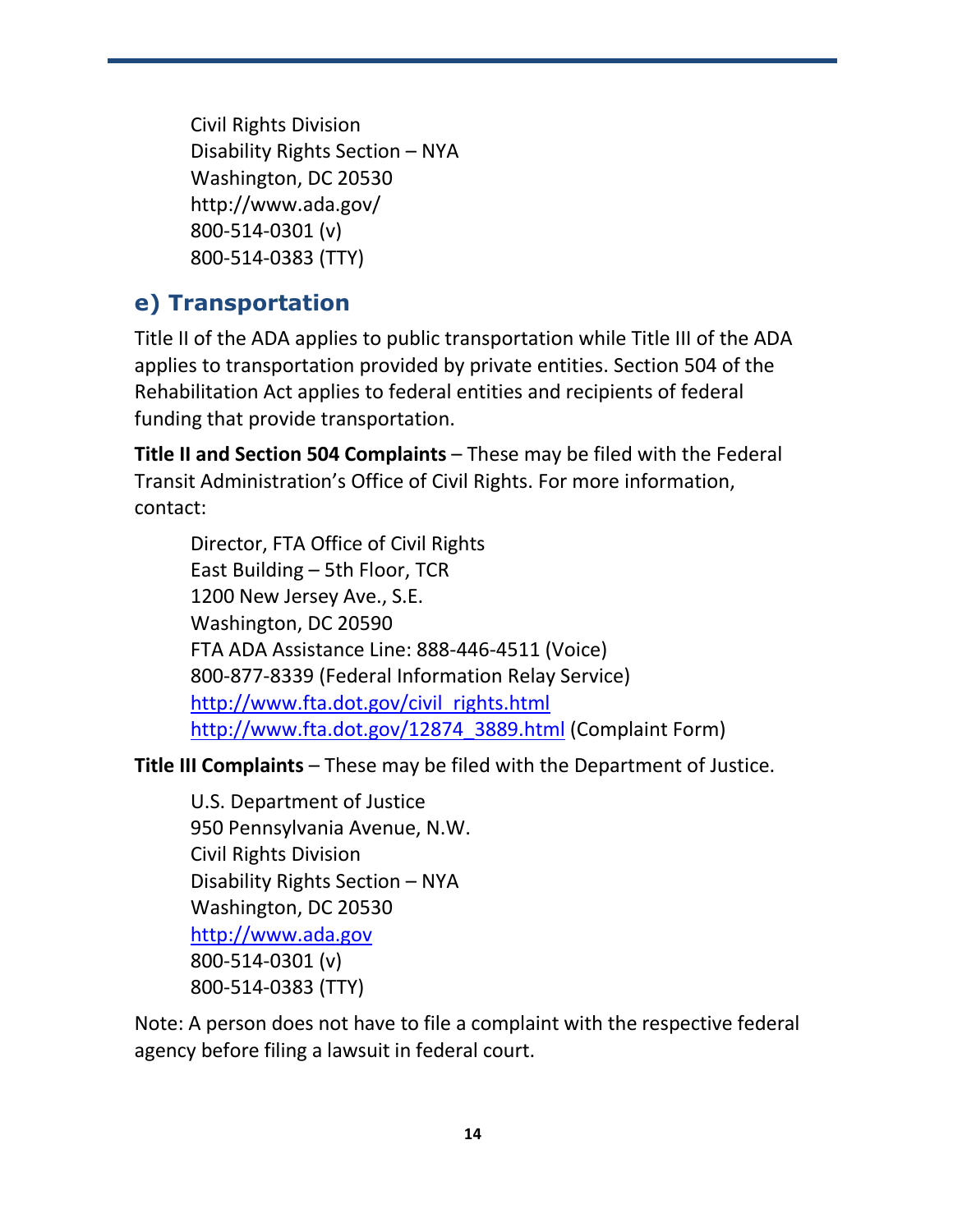### **f) Air Transportation**

The Air Carrier Access Act (ACAA) covers airlines. Its regulations clarify what animals are considered service animals and explain how each type of animal should be treated.

ACAA complaints may be submitted to the Department of Transportation's Aviation Consumer Protection Division. Air travelers who experience disability-related air travel service problems may call the hotline at 800-778- 4838 (voice) or 800- 455-9880 (TTY) to obtain assistance. Air travelers who would like the Department of Transportation (DOT) to investigate a complaint about a disability issue must submit their complaint in writing or via e-mail to:

Aviation Consumer Protection Division Attn: C-75-D U.S. Department of Transportation 1200 New Jersey Ave, S.E. Washington, DC 20590

**For additional information and questions about your rights under any of these laws, contact your regional ADA center at 800-949-4232 (voice/TTY).**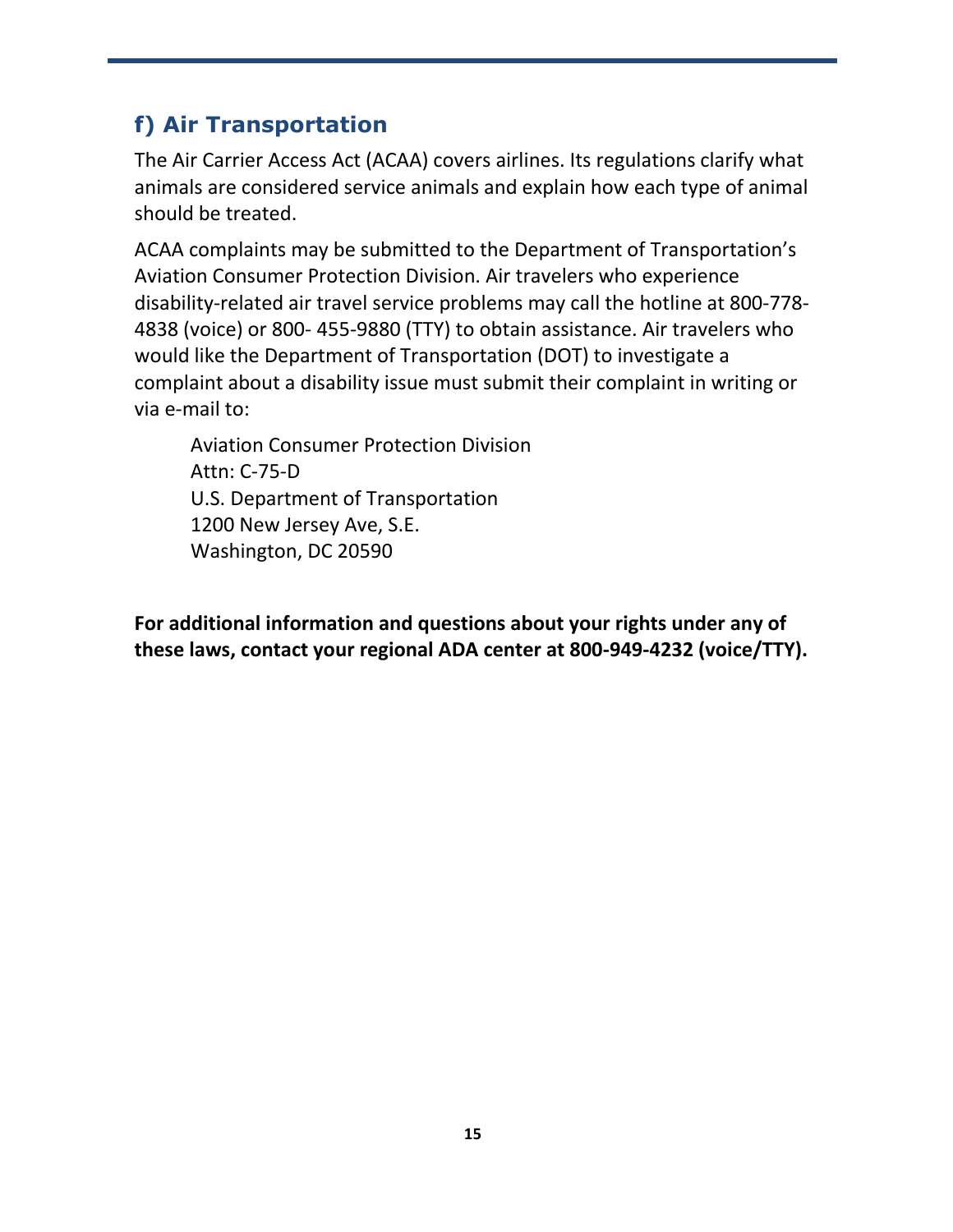### **Acknowledgements**

The contents of this booklet were developed by the Southwest ADA Center under a grant (#H133A110027) from the Department of Education's National Institute on Disability and Rehabilitation Research (NIDRR). However, those contents do not necessarily represent the policy of the Department of Education and you should not assume endorsement by the Federal Government.

Southwest ADA Center at ILRU TIRR Memorial Hermann Research Center 1333 Moursund St. Houston, Texas 77030 713.520.0232 (voice/TTY) 800.949.4232 (voice/TTY) [http://www.southwestada.org](http://www.southwestada.org/)

The Southwest ADA Center is a program of ILRU (Independent Living Research Utilization) at TIRR Memorial Hermann. The Southwest ADA Center is part of a national network of ten regional ADA Centers that provide up-to-date information, referrals, resources, and training on the Americans with Disabilities Act (ADA). The centers serve a variety of audiences, including businesses, employers, government entities, and individuals with disabilities. Call 1-800-949-4232 v/tty to reach the center that serves your region or visit [http://www.adata.org.](http://www.adata.org/)

This book is printed courtesy of the ADA National Network. The Southwest ADA Center would like to thank **Jacquie Brennan (author)**, Ramin Taheri, Richard Petty, Kathy Gips, Sally Weiss, Wendy Strobel Gower, Erin Marie Sember-Chase, Marian Vessels, and the ADA Knowledge Translation Center at the University of Washington for their contributions to this booklet.

© Southwest ADA Center 2014. All rights reserved

Principal Investigator: Lex Frieden Project Director: Vinh Nguyen Publication staff: Maria DelBosque, Marisa Demaya, and George Powers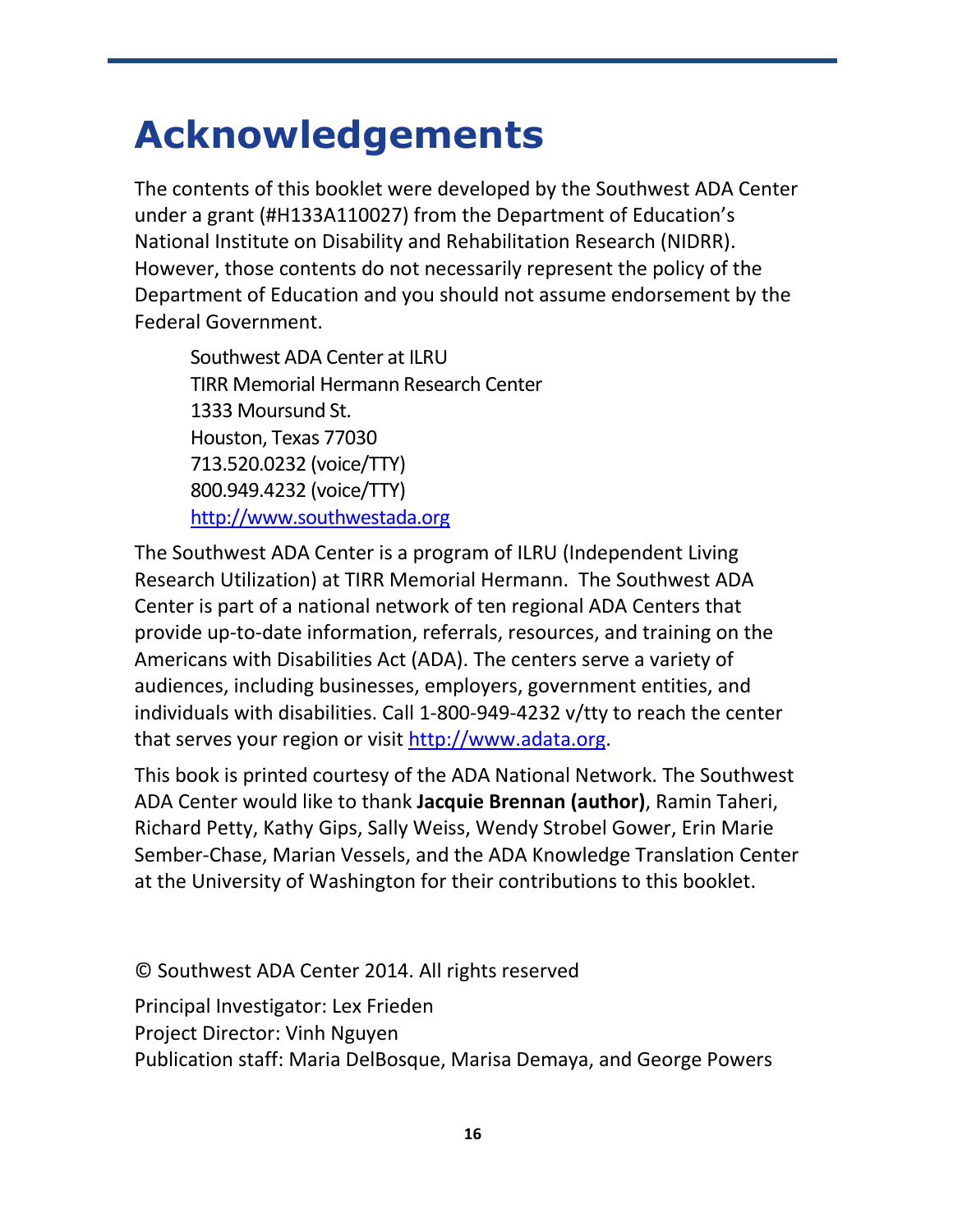[1] http://www.seeingeye.org

[2] 28 C.F.R. 36.302(c)(4); 28 C.F.,R. § 35.136(d).

[3] 28 C.F.R. 36.302(c)(2); 28 C.F.,R. §35.136(b)(2).

[4] 28 C.F.R. 36.302(c)(6).

[5] See 28 C.F.R. Pt. 35, App. A; Sak v. Aurelia, City of, C 11-4111-MWB (N.D. Iowa Dec. 28, 2011)

[6] 28 C.F.R. 36.302(c)(8).

[7] 29 C.F.R. Pt. 1630 App. The EEOC, in the Interpretive Guidance accompanying the regulations, stated that guide dogs may be an accommodation..."For example, it would be a reasonable accommodation for an employer to permit an individual who is blind to use a guide dog at work, even though the employer would not be required to provide a guide dog for the employee."

[8] 42 U.S.C. § 3604(f)(3)(B).

[9] Fair Housing of the Dakotas, Inc. v. Goldmark Prop. Mgmt., Inc., 3:09-cv-58 (D.N.D. Mar. 30, 2011): "… the FHA encompasses all types of assistance animals regardless of training, including those that ameliorate a physical disability and those that ameliorate a mental disability."

[10] See Bronk v. Ineichen, 54 F.3d 425, 428-429 (7th Cir. 1995); HUD v. Purkett, FH-FL 19372 (HUDALJ July 31, 1990) Green v. Housing Authority of Clackamas County, 994 F.Supp. 1253 (D. Ore. 1998).

[11] Hawn v. Shoreline Towers Phase 1 Condominium Association, Inc., 347 Fed. Appx. 464 (11th Cir. 2009).

[12] See "Pet Ownership for the Elderly and Persons with Disabilities", 73 Federal Register 208 (27 October 2008), pp. 63834-63838; United States. (2004). Reasonable Accommodations under the Fair Housing Act: Joint Statement of the Department of Housing and Urban Development and Department of Justice. Washington, D.C: U.S. Department of Housing and Urban Development and U.S. Department of Justice [Electronic Version]. Retrieved 03/06/2014 from

http://www.justice.gov/crt/about/hce/jointstatement\_ra.php.

[13] Private schools that are not operated by religious entities are considered public accommodations. Please refer to Section V(a).

[14] Sullivan v. Vallejo City Unified Sch. Dist., 731 F. Supp. 947 (E.D. Cal. 1990).

[15] "Guidance Concerning Service Animals in Air Transportation", 68 Federal Register 90 (9 May 2003), p. 24875.